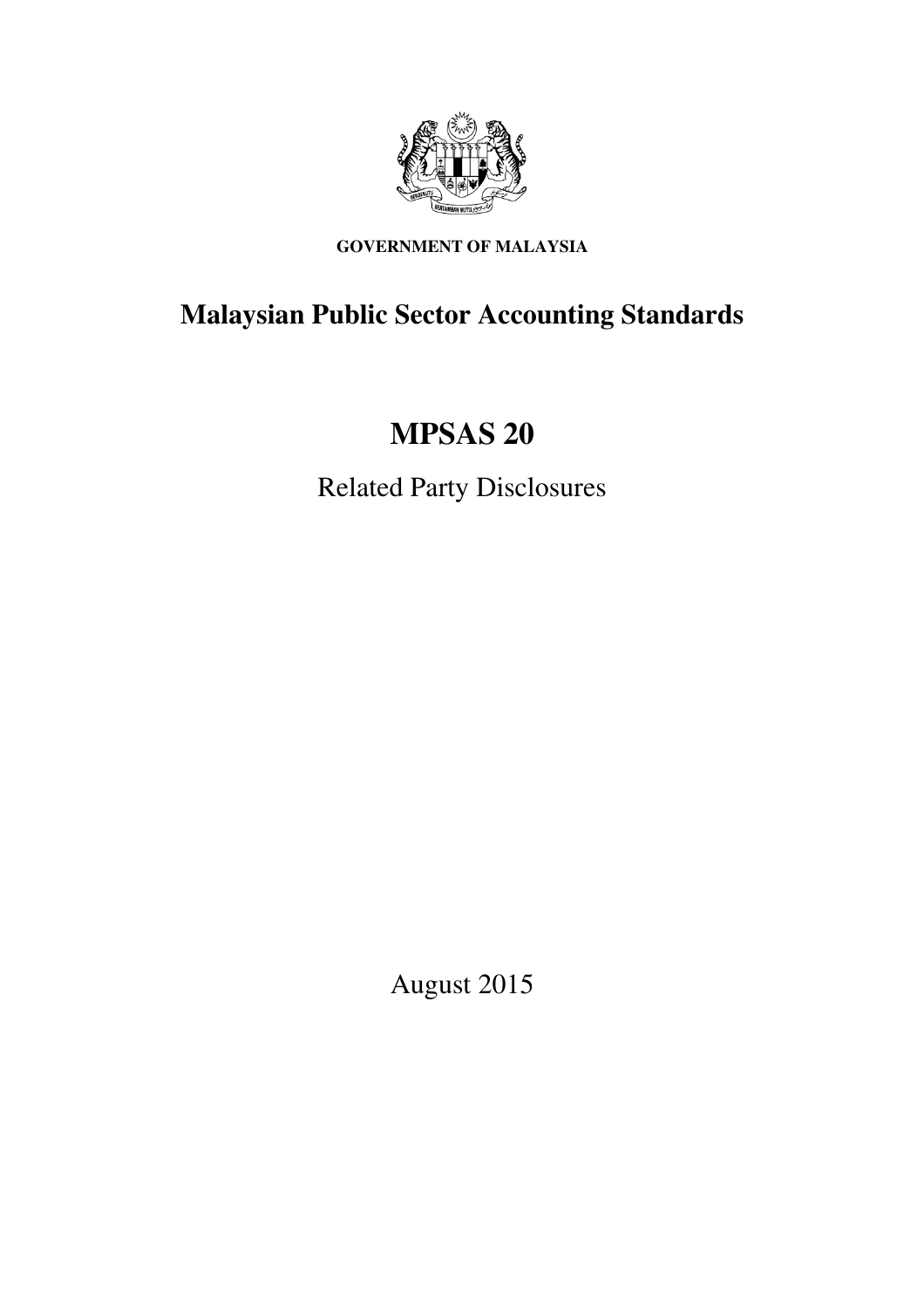# **MPSAS 20 – Related Party Disclosures**

#### **Acknowledgment**

The Malaysian Public Sector Accounting Standard (MPSAS) 20 is based on International Public Sector Accounting Standard (IPSAS) 20, *Related Party Disclosures* from the *Handbook of International Public Sector Accounting* Pronouncements of the International Public Sector Accounting Standards Board, published by the International Federation of Accountants (IFAC) in June 2013 and is used with permission of IFAC.

*Handbook of International Public Sector Accounting Pronouncements* © 2013 by the International Federation of Accountants (IFAC). All rights reserved.

Prepared by: Accountant General's Department No. 1, Persiaran Perdana Kompleks Kementerian Kewangan Presint 2, Pusat Pentadbiran Kerajaan Persekutuan 62594 Putrajaya

Tel : 03-88821000 Faks : 03-88821765 Web: http://www.anm.gov.my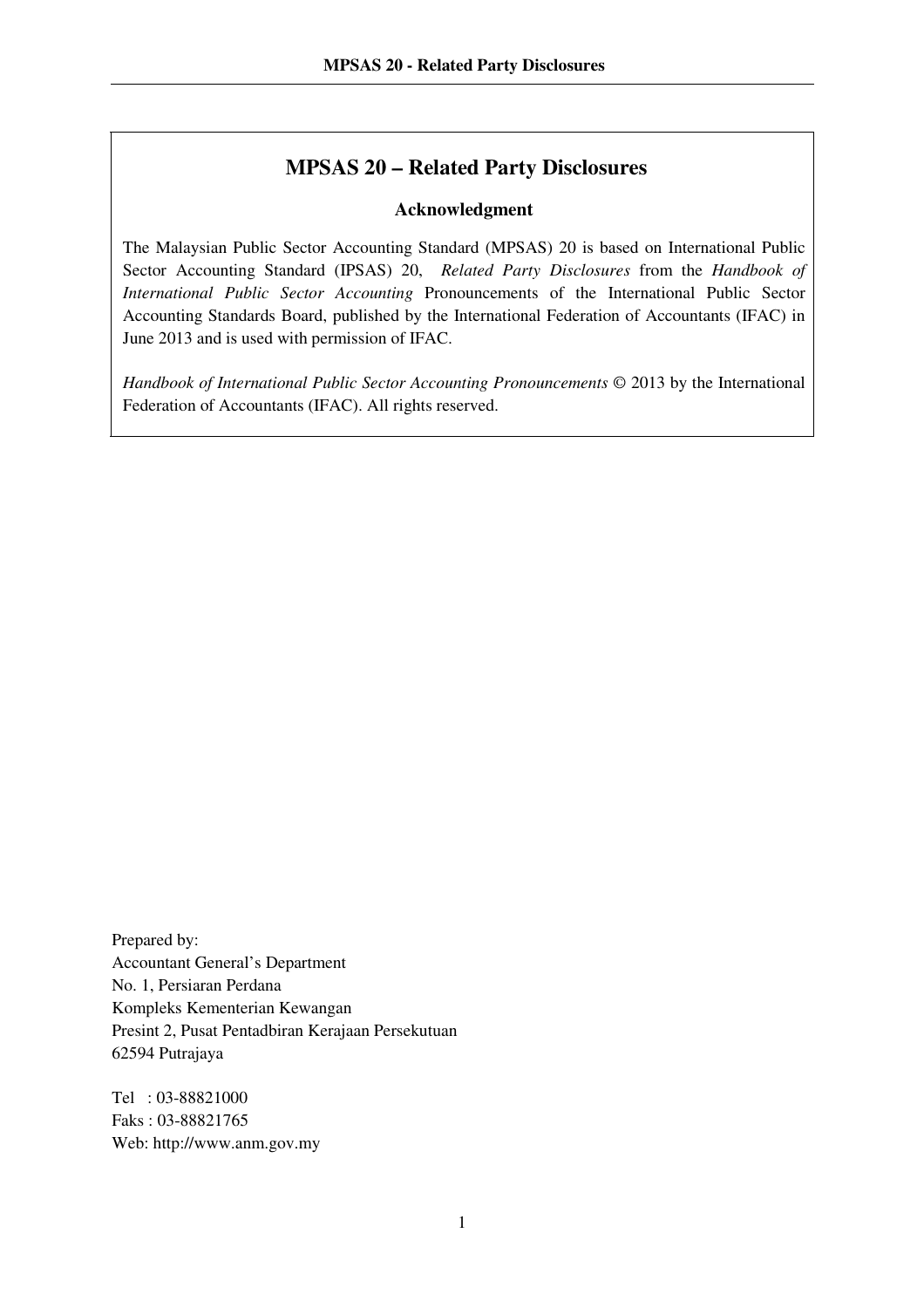# **MPSAS 20 – RELATED PARTY DISCLOSURES**

# **CONTENTS**

|                                | Paragraph |
|--------------------------------|-----------|
| Objective                      |           |
|                                | $1 - 3$   |
|                                | $4 - 17$  |
|                                | 5         |
|                                | $6 - 9$   |
|                                | $10 - 15$ |
|                                | 16        |
|                                | 17        |
|                                | $18 - 21$ |
|                                | 21        |
|                                | 22        |
|                                | $23 - 41$ |
|                                | $25 - 26$ |
|                                | $27 - 33$ |
|                                | $34 - 41$ |
|                                | $42 - 43$ |
| <b>Implementation Guidance</b> |           |
| Comparison with IPSAS 20       |           |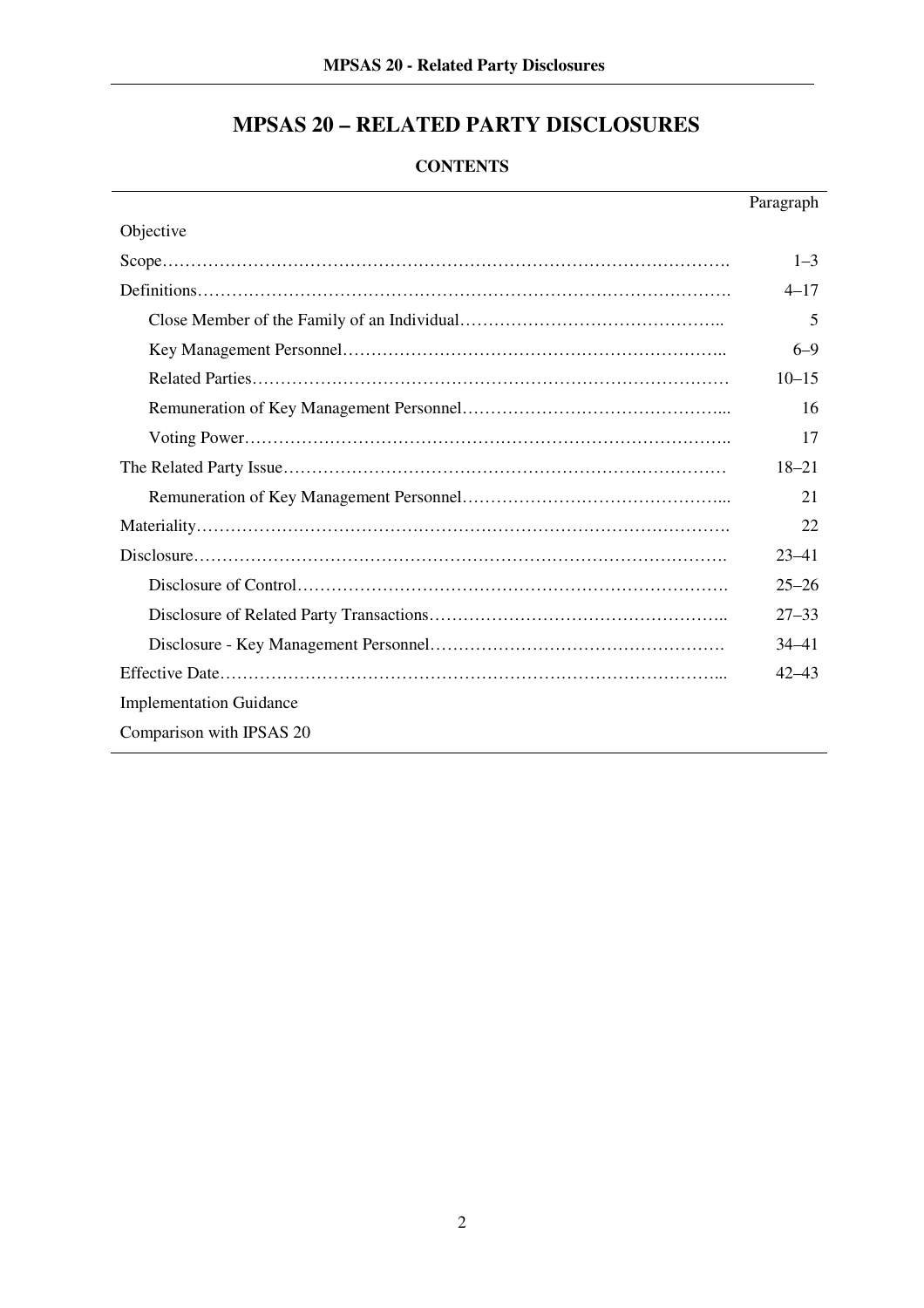Malaysian Public Sector Accounting Standard 20, *Related Party Disclosures* is set out in paragraphs 1- 43. All the paragraphs have equal authority. MPSAS 20 should be read in the context of its objective, and the *Preface to Malaysian Public Sector Accounting Standards*. MPSAS 3, *Accounting Policies, Changes in Accounting Estimates and Errors*, provides a basis for selecting and applying accounting policies in the absence of explicit guidance.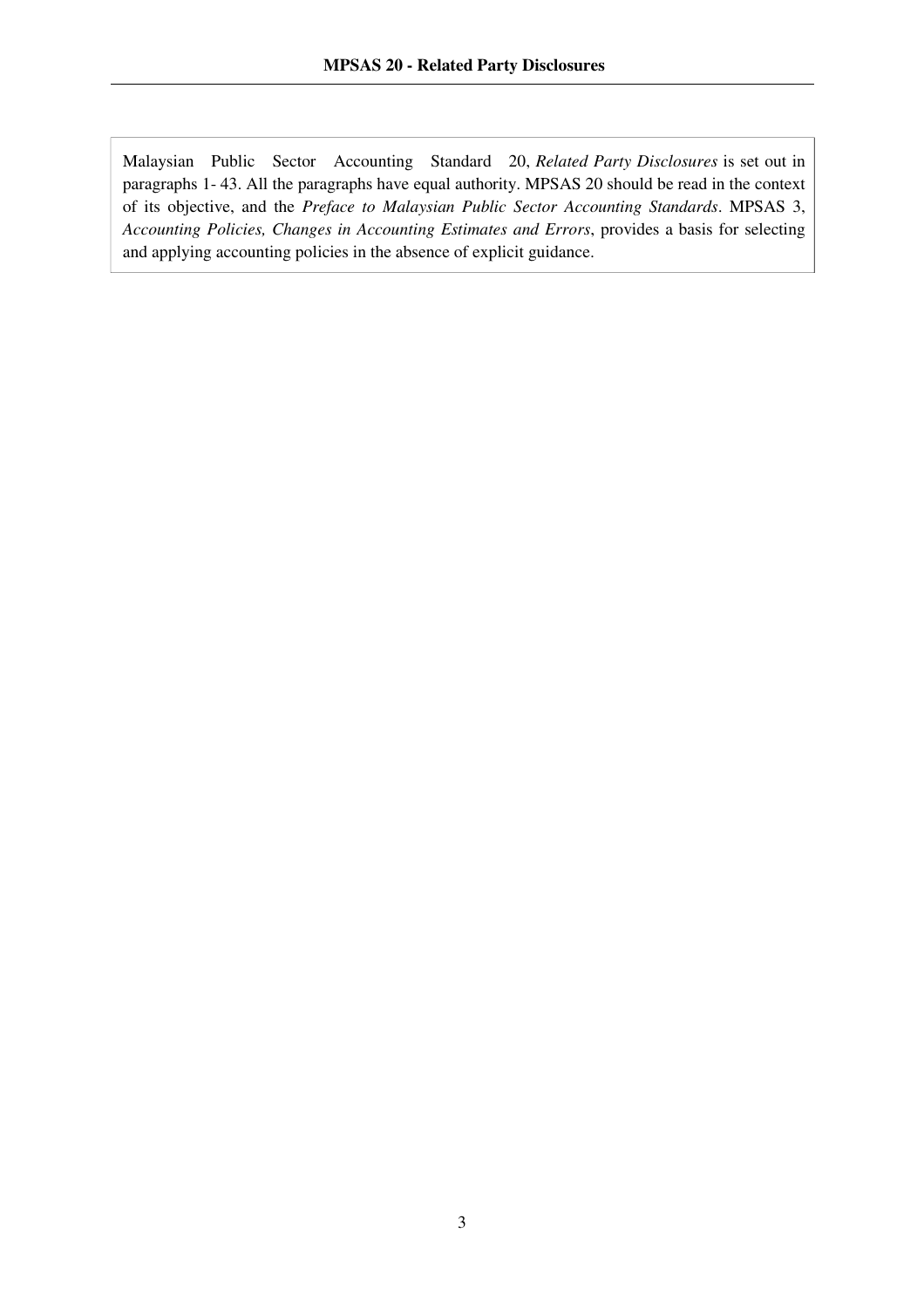# **Objective**

The objective of this Standard is to require the disclosure of the existence of related party relationships where control exists, and the disclosure of information about transactions between the entity and its related parties in certain circumstances. This information is required for accountability purposes, and to facilitate a better understanding of the financial position and performance of the reporting entity. The principal issues in disclosing information about related parties are:

- (a) identifying which parties control or significantly influence the reporting entity, and
- (b) determining what information should be disclosed about transactions with those parties.

### **Scope**

- 1. **An entity that prepares and presents financial statements under the accrual basis of accounting shall apply this Standard in disclosing information about related party relationships and certain transactions with related parties.**
- 2. **This Standard applies to all public sector entities other than Government Business Enterprises (GBEs).**
- 3. The *Preface to Malaysian Public Sector Accounting Standards* issued by the Accountant General's Department explains that GBEs apply approved accounting standards issued by the Malaysian Accounting Standards Board (MASB). GBEs are defined in MPSAS 1, *Presentation of Financial Statements*.

# **Definitions**

4. **The following terms are used in this Standard with the meanings specified:** 

**Close members of the family of an individual are close relatives of the individual or members of the individual's immediate family who can be expected to influence, or be influenced by, that individual in their dealings with the entity.** 

#### **Key management personnel are:**

- (a) **All directors or members of the governing body of the entity; and**
- (b) **Other persons having the authority and responsibility for planning, directing, and controlling the activities of the reporting entity. Where they meet this requirement, key management personnel include:** 
	- (i) **Where there is a member of the governing body of a whole-of-government entity who has the authority and responsibility for planning, directing, and controlling the activities of the reporting entity, that member;**
	- (ii) **Any key advisors of that member; and**
	- (iii) **Unless already included in (a), the senior management group of the**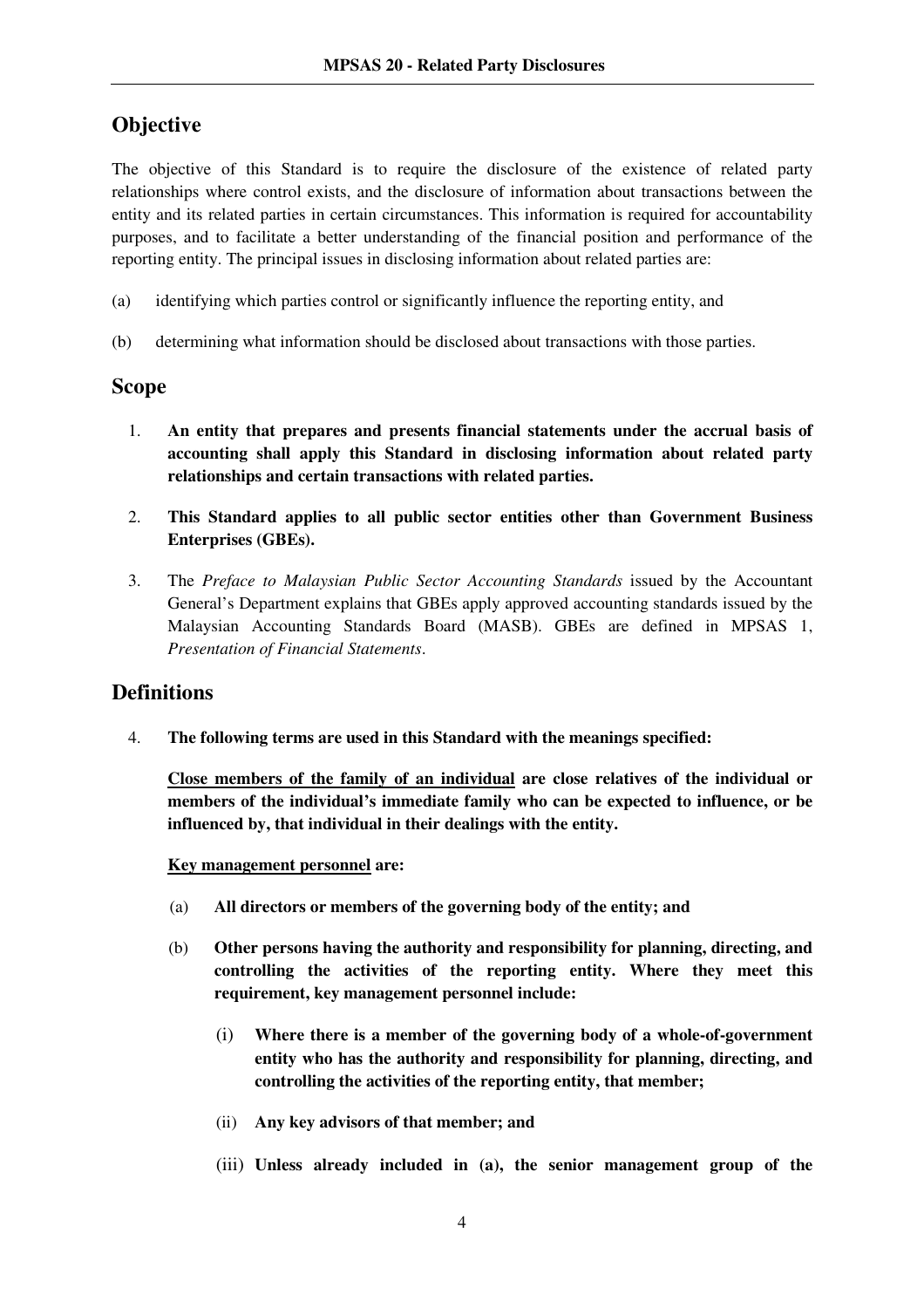**reporting entity, including the chief executive or permanent head of the reporting entity.** 

**Oversight means the supervision of the activities of an entity, with the authority and responsibility to control, or exercise significant influence over, the financial and operating decisions of the entity.**

**Related party means parties are considered to be related if one party has the ability to:** 

- (a) **control the other party, or**
- (b) **exercise significant influence over the other party in making financial and operating decisions, or if the related party entity and another entity are subject to common control.**

**Related parties include:**

- (a) **Entities that directly, or indirectly through one or more intermediaries, control, or are controlled by, the reporting entity;**
- (b) **Associates (see MPSAS 7,** *Investments in Associates***);**
- (c) **Individuals owning, directly or indirectly, an interest in the reporting entity that gives them significant influence over the entity, and close members of the family of any such individual;**
- (d) **Key management personnel, and close members of the family of key management personnel; and**
- (e) **Entities in which a substantial ownership interest is held, directly or indirectly, by any person described in (c) or (d), or over which such a person is able to exercise significant influence.**

**Related party transaction is a transfer of resources or obligations between related parties, regardless of whether a price is charged. Related party transactions exclude transactions with any other entity that is a related party solely because of its economic dependence on the reporting entity or the government of which it forms part.**

**Remuneration of key management personnel is any consideration or benefit derived directly or indirectly by key management personnel from the reporting entity for services provided in their capacity as members of the governing body, or otherwise as employees of the reporting entity.**

**Significant influence (for the purpose of this Standard) is the power to participate in the financial and operating policy decisions of an entity, but not control those policies. Significant influence may be exercised in several ways, usually by representation on the board of directors or equivalent governing body but also by, for example, participation in:**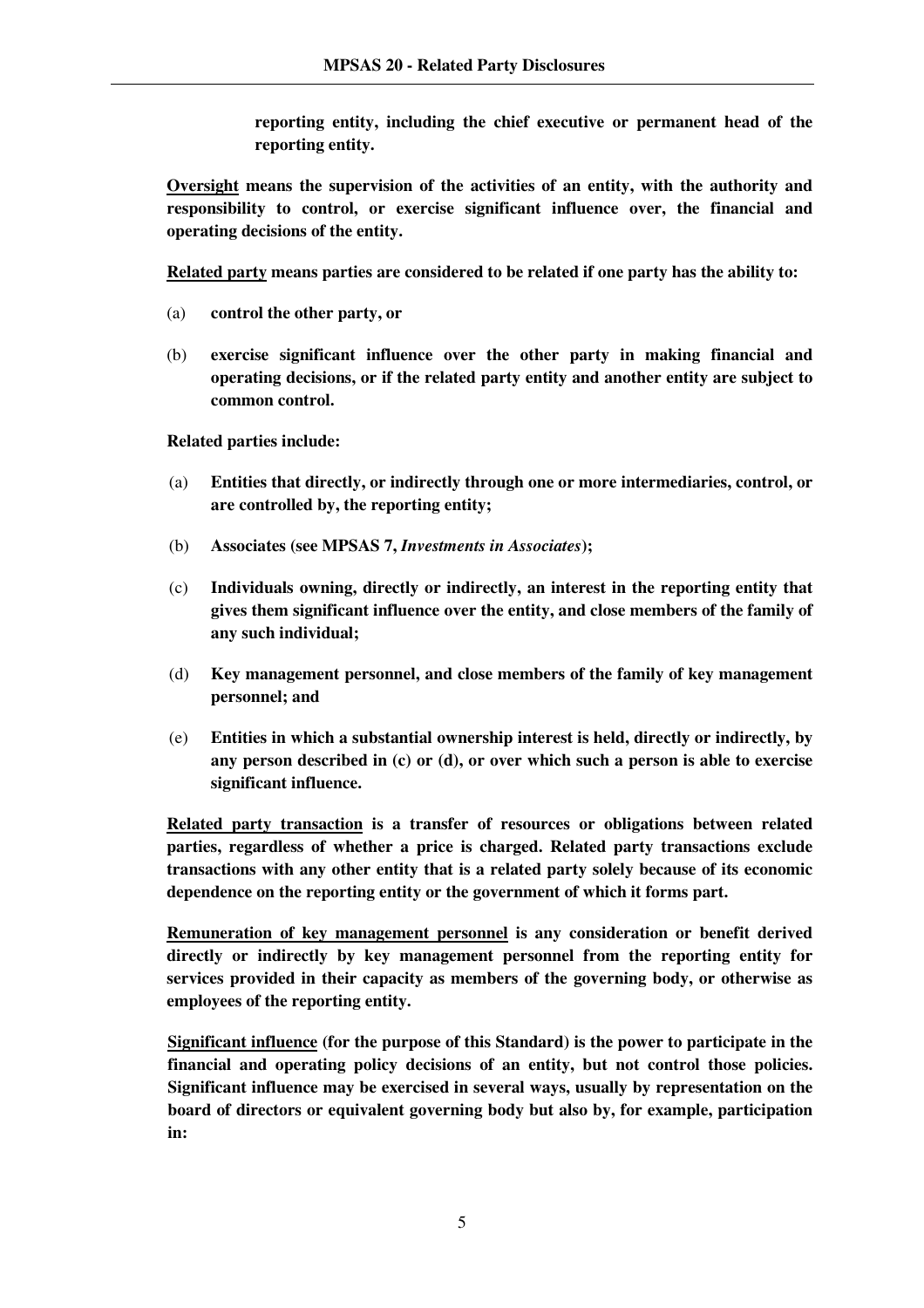- **(a) the policy making process,**
- **(b) material transactions between entities within an economic entity,**
- **(c) interchange of managerial personnel, or**
- **(d) dependence on technical information.**

**Significant influence may be gained by an ownership interest, statute, or agreement. With regard to an ownership interest, significant influence is presumed in accordance with the definition contained in MPSAS 7.**

**Terms defined in other MPSASs are used in this Standard with the same meaning as in those Standards, and are reproduced in the** *Glossary of Defined Terms* **published separately.**

#### **Close Member of the Family of an Individual**

- 5. Judgment will be necessary in determining whether an individual should be identified as a close member of the family of an individual for purposes of application of this Standard. In the absence of information to the contrary, such as that a spouse or other relative is estranged from the individual, the following immediate family members and close relatives are presumed to have, or be subject to, such influence as to satisfy the definition of close members of the family of an individual:
	- (a) A spouse, domestic partner, dependent child, or relative living in a common household;
	- (b) A grandparent, parent, nondependent child, grandchild, brother, or sister; and
	- (c) The spouse or domestic partner of a child, a parent-in-law, a brother-in-law, or a sisterin-law.

#### **Key Management Personnel**

- 6. Key management personnel include all directors or members of the governing body of the reporting entity, where that body has the authority and responsibility for planning, directing, and controlling the activities of the entity. At the whole-of-government level, the governing body may consist of elected or appointed representatives (for example, a president or governor, ministers, councillors and aldermen or their nominees).
- 7. Where an entity is subject to the oversight of an elected or appointed representative of the governing body of the government to which the entity belongs, that person is included in key management personnel, if the oversight function includes the authority and responsibility for planning, directing, and controlling the activities of the entity. In many jurisdictions, key advisors of that person may not possess sufficient authority, legal or otherwise, to satisfy the definition of key management personnel. In other jurisdictions, key advisors of that person may be deemed to be key management personnel because they have a special working relationship with an individual who has control over an entity. They therefore have access to privileged information, and may also be able to exercise control or significant influence over an entity. Judgment is required in assessing whether an individual is a key advisor, and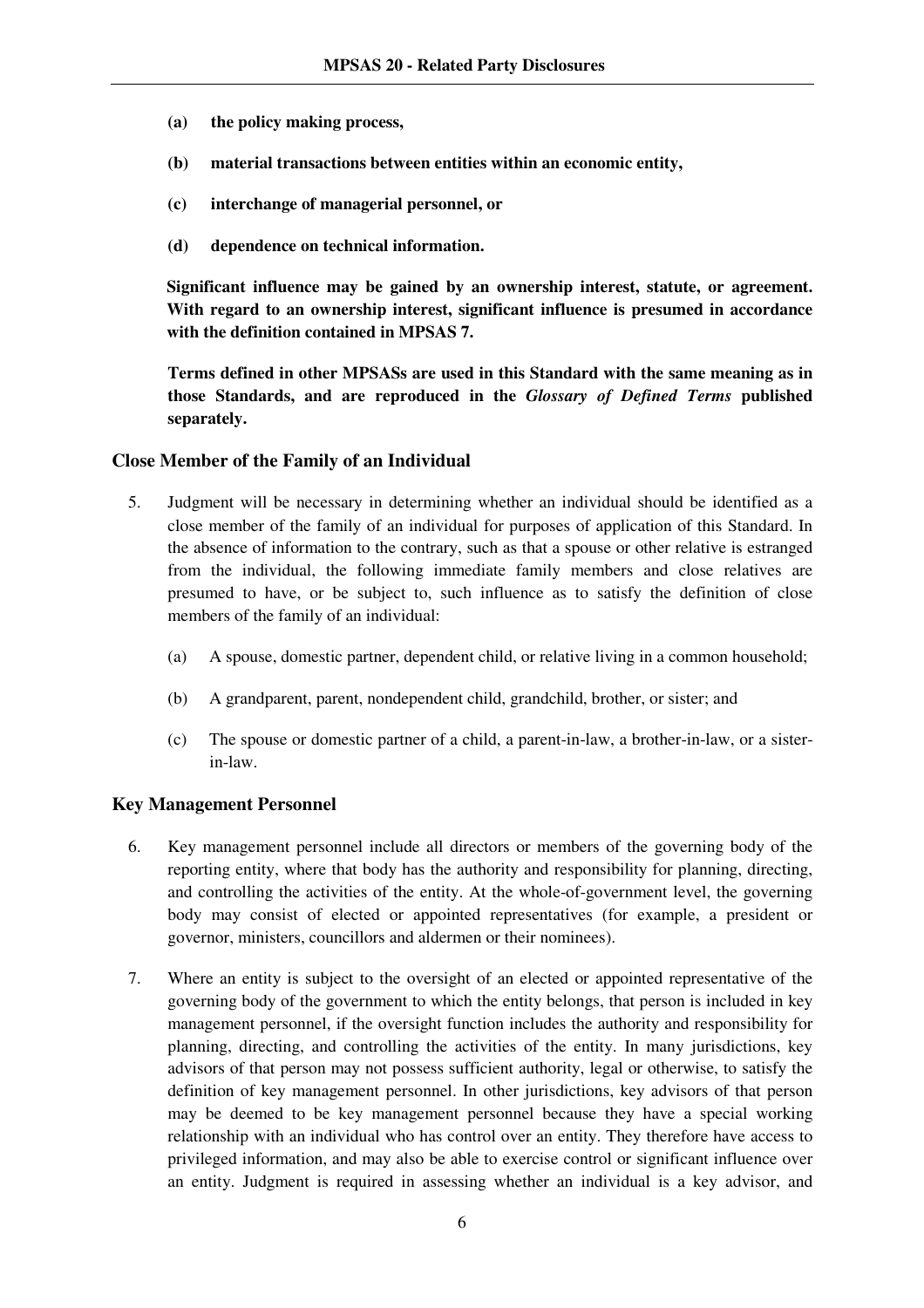whether that advisor satisfies the definition of key management personnel, or is a related party.

- 8. The governing body, together with the chief executive and senior management group, has the authority and responsibility to plan and control the activities of the entity, to manage the resources of the entity and for the overall achievement of entity objectives. Therefore, key management personnel will include the chief executive and senior management group of the reporting entity. In some jurisdictions, civil servants will not have sufficient authority and responsibility to qualify as key management personnel (as defined by this Standard) of the whole-of-government reporting entity. In these cases, key management personnel will consist only of those elected members of the governing body who have the greatest responsibility for the government; often these persons are referred to as Cabinet Ministers.
- 9. The senior management group of an economic entity may comprise individuals from both the controlling entity and other entities that collectively make up the economic entity.

#### **Related Parties**

- 10. In considering each possible related party relationship, attention is directed to the substance of the relationship, and not merely the legal form.
- 11. Where two entities have a member of key management personnel in common, it is necessary to consider the possibility, and to assess the likelihood, that this person would be able to affect the policies of both entities in their mutual dealings. However, the mere fact that there is a member of key management personnel in common does not necessarily create a related party relationship.
- 12. In the context of this Standard, the following are deemed not to be related parties:
	- (a) (i) Providers of finance in the course of their business in that regard; and
		- (ii) Trade unions;

in the course of their normal dealings with an entity by virtue only of those dealings (although they may circumscribe the freedom of action of an entity or participate in its decision-making process); and

- (b) An entity with which the relationship is solely that of an agency.
- 13. Related party relationships may arise when an individual is either a member of the governing body or is involved in the financial and operating decisions of the reporting entity. Related party relationships may also arise through external operating relationships between the reporting entity and the related party. Such relationships will often involve a degree of economic dependency.
- 14. Economic dependency, where one entity is dependent on another in that it relies on the latter for a significant volume of its funding or sale of its goods and services, would on its own be unlikely to lead to control or significant influence and is therefore unlikely to give rise to a related party relationship. As such, a single customer, supplier, franchisor, distributor, or general agent with whom a public sector entity transacts a significant volume of business will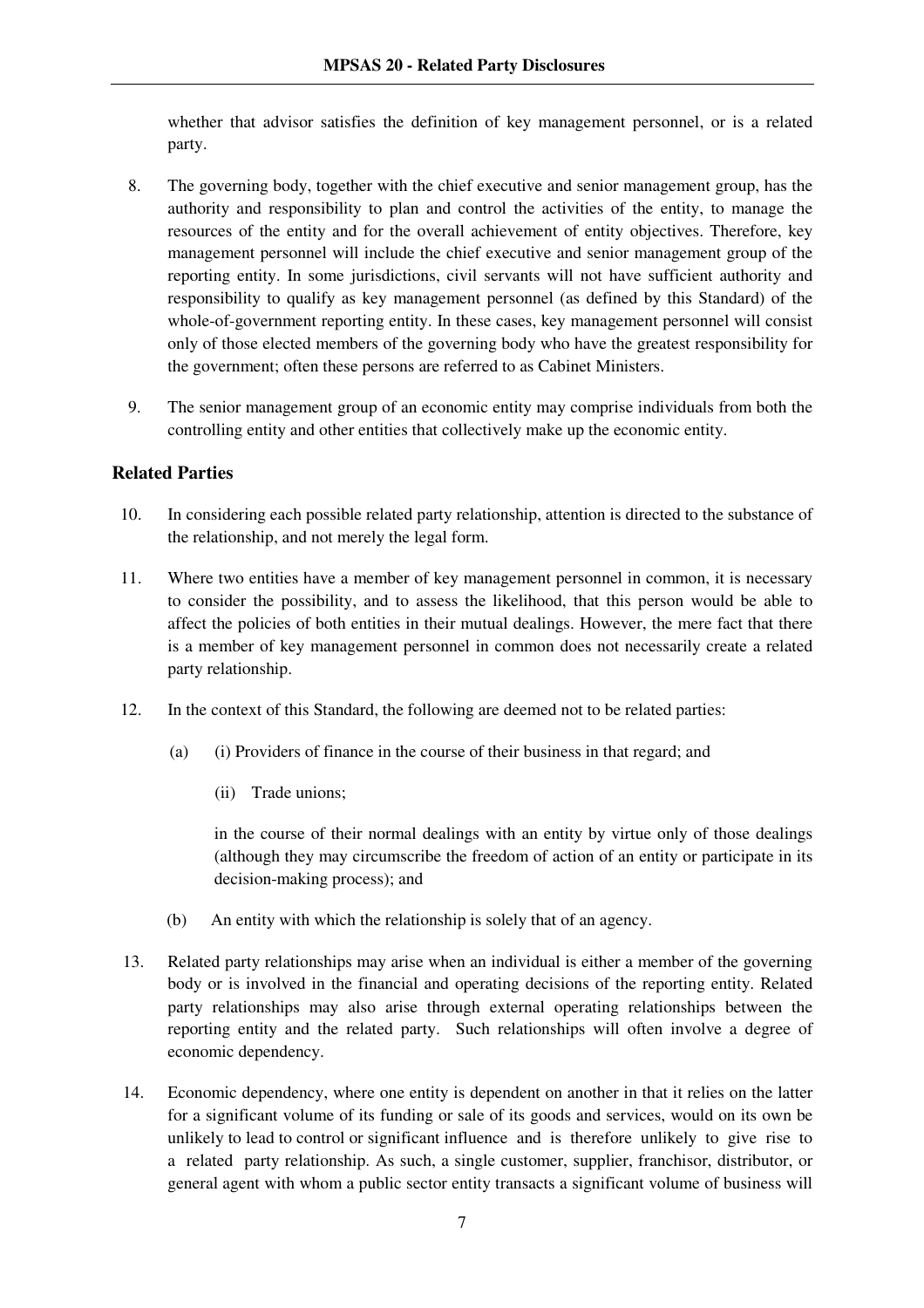not be a related party merely by virtue of the resulting economic dependency. However, economic dependency, together with other factors, may give rise to significant influence, and therefore a related party relationship. Judgment is required in assessing the impact of economic dependence on a relationship. Where the reporting entity is economically dependent on another entity, the reporting entity is encouraged to disclose the existence of that dependency.

15. The definition of related party includes entities owned by key management personnel, close family members of such individuals or major shareholders (or equivalent where the entity does not have a formal equity structure) of the reporting entity. The definition of related party also includes circumstances in which one party has the ability to exercise significant influence over the other party. In the public sector, an individual or entity may be given oversight responsibility for a reporting entity, which gives them significant influence, but not control, over the financial and operating decisions of the reporting entity. For the purposes of this Standard, significant influence is defined to encompass entities subject to joint control.

#### **Remuneration of Key Management Personnel**

16. Remuneration of key management personnel includes remuneration derived by individuals from the reporting entity for services provided to the reporting entity in their capacity as members of the governing body or employees. Benefits derived directly or indirectly from the entity for services in any capacity, other than as an employee or a member of the governing body, do not satisfy the definition of remuneration of key management personnel in this Standard. However, paragraph 34 requires disclosures to be made about certain of these other benefits. Remuneration of key management personnel excludes any consideration provided solely as a reimbursement for expenditure incurred by those individuals for the benefit of the reporting entity, such as the reimbursement of accommodation costs associated with work-related travel.

#### **Voting Power**

17. The definition of related party will include any individuals owning, directly or indirectly, an interest in the voting power of the reporting entity that gives them significant influence over the entity. The holding of an interest in the voting power of an entity can arise when a public sector entity has a corporate structure, and a minister or government agency holds shares in the entity.

# **The Related Party Issue**

- 18. Related party relationships exist throughout the public sector, because:
	- (a) Administrative units are subject to the overall direction of the executive government and, ultimately, the Parliament or similar body of elected or appointed officials, and operate together to achieve the policies of the government;
	- (b) Government departments and agencies frequently conduct activities necessary for the achievement of different components of their responsibilities and objectives through separate controlled entities, and through entities over which they have significant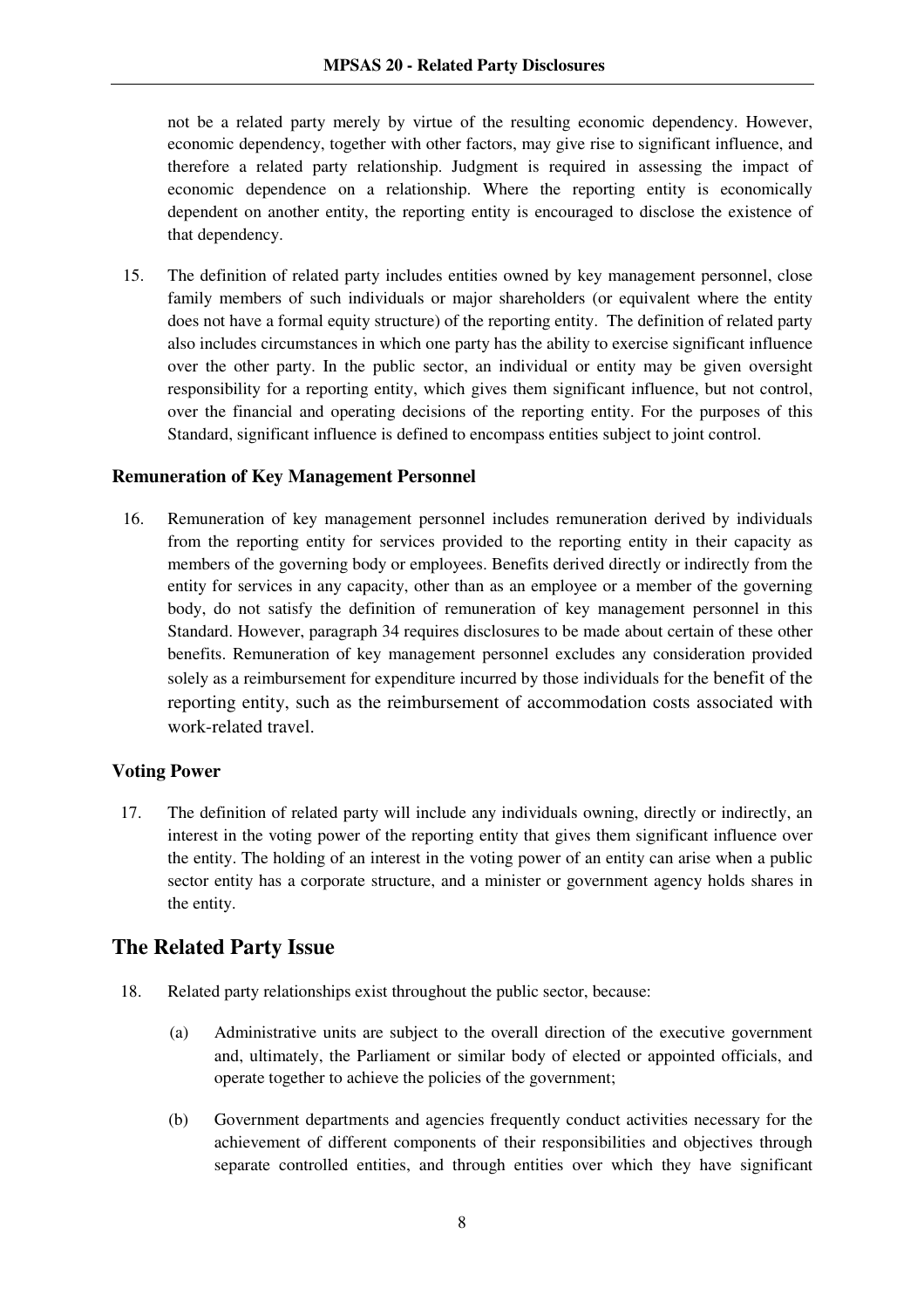influence; and

- (c) Ministers or other elected or appointed members of the government and senior management group can exert significant influence over the operations of a department or agency.
- 19. Disclosure of certain related party relationships and related party transactions and the relationship underlying those transactions is necessary for accountability purposes, and enables users to better understand the financial statements of the reporting entity because:
	- (a) Related party relationships can influence the way in which an entity operates with other entities in achieving its individual objectives, and the way in which it co-operates with other entities in achieving common or collective objectives;
	- (b) Related party relationships might expose an entity to risks, or provide opportunities that would not have existed in the absence of the relationship; and
	- (c) Related parties may enter into transactions that unrelated parties would not enter into, or may agree to transactions on different terms and conditions than those that would normally be available to unrelated parties. This occurs frequently in government departments and agencies, where goods and services are transferred between departments at less than full cost recovery as a part of normal operating procedures consistent with the achievement of the objectives of the reporting entity and the government. Governments and individual public sector entities are expected to use resources efficiently, effectively, and in the manner intended, and to deal with public monies with the highest levels of integrity. The existence of related party relationships means that one party can control or significantly influence the activities of another party. This provides the opportunity for transactions to occur on a basis that may advantage one party inappropriately at the expense of another.
- 20. Disclosure of certain types of related party transactions that occur, and the terms and conditions on which they were conducted, allows users to assess the impact of those transactions on the financial position and performance of an entity, and its ability to deliver agreed services. This disclosure also ensures that the entity is transparent about its dealings with related parties.

#### **Remuneration of Key Management Personnel**

- 21. Key management personnel hold positions of responsibility within an entity. They are responsible for the strategic direction and operational management of an entity, and are entrusted with significant authority. Their salaries are often established by statute, or an independent tribunal or other body independent of the reporting entity. However, their responsibilities may enable them to influence the benefits of office that flow to them or their related parties. This Standard requires certain disclosures to be made about:
	- (a) the remuneration of key management personnel and close members of the family of key management personnel during the reporting period,
	- (b) loans made to them, and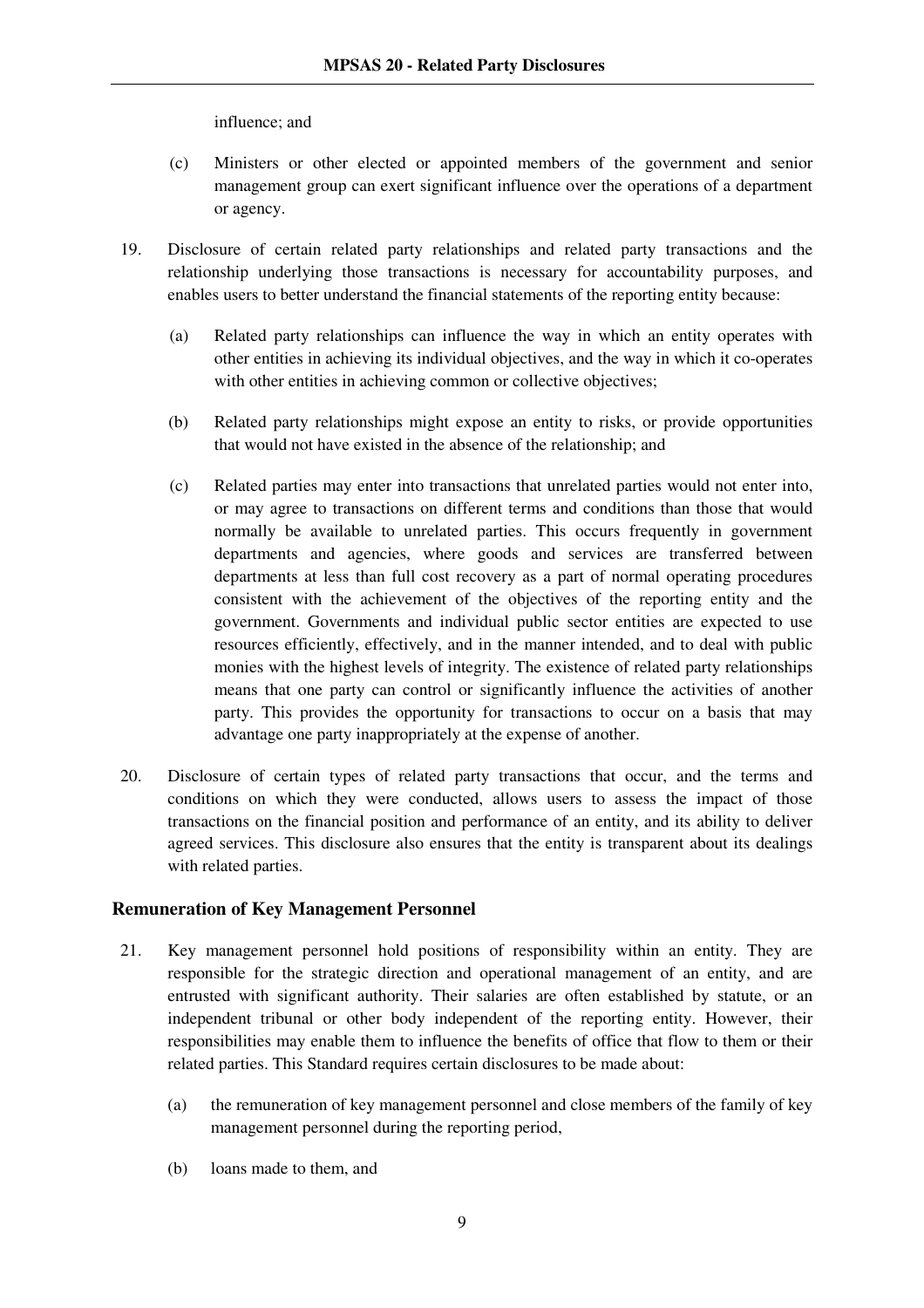(c) the consideration provided to them for services they provide to the entity other than as a member of the governing body or an employee.

The disclosures required by this Standard will ensure that appropriate minimum levels of transparency are applied to the remuneration of key management personnel and close members of the family of key management personnel.

# **Materiality**

22. MPSAS 1 requires the separate disclosure of material items. The materiality of an item is determined with reference to the nature or size of that item. When assessing the materiality of related party transactions, the nature of the relationship between the reporting entity and the related party, and the nature of the transaction, may mean that a transaction is material regardless of its size.

# **Disclosure**

- 23. In many countries, the laws and other authoritative financial reporting rules require financial statements of private sector entities and government business enterprises to disclose information about certain categories of related parties and related party transactions. In particular, attention is focused on the entity's transactions with its directors or members of its governing body and with its senior management group, especially their remuneration and borrowings. This is:
	- (a) because of the fiduciary responsibilities of directors, members of the governing body, and senior management group, and
	- (b) because they have extensive powers over the deployment of entity resources. In some jurisdictions, similar requirements are included in the statutes and regulations applicable to public sector entities.
- 24. Some MPSASs also require disclosure of transactions with related parties. For example, MPSAS 1 requires disclosure of amounts payable to and receivable from controlling entities, fellow controlled entities, associates, and other related parties. MPSAS 6, *Consolidated and Separate Financial Statements*, and MPSAS 7 require disclosure of a list of significant controlled entities and associates.

#### **Disclosure of Control**

#### 25. **Related party relationships where control exists shall be disclosed, irrespective of whether there have been transactions between the related parties.**

26. In order for a reader of financial statements to form a view about the effects of related party relationships on a reporting entity, it is appropriate to disclose related party relationships where control exists, irrespective of whether there have been transactions between the related parties. This would involve the disclosure of the names of any controlled entities, the name of the immediate controlling entity, and the name of the ultimate controlling entity, if any.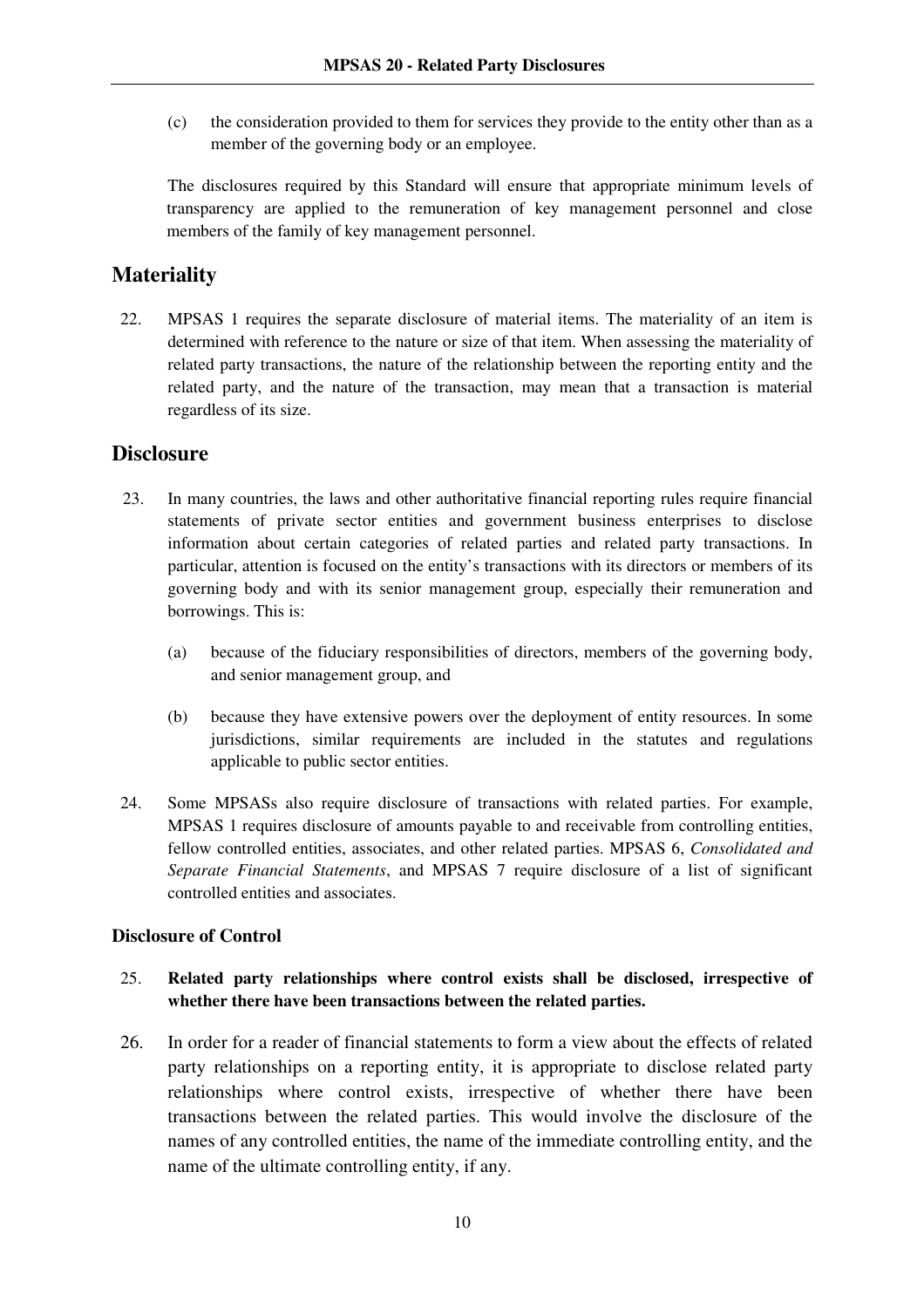#### **Disclosure of Related Party Transactions**

- 27. **In respect of transactions between related parties, other than transactions that would occur within a normal supplier or client/recipient relationship on terms and conditions no more or less favourable than those which it is reasonable to expect the entity would have adopted if dealing with that individual or entity at arm's length in the same circumstances, the reporting entity shall disclose:**
	- (a) **The nature of the related party relationships;**
	- (b) **The types of transactions that have occurred; and**
	- (c) **The elements of the transactions necessary to clarify the significance of these transactions to its operations and sufficient to enable the financial statements to provide relevant and reliable information for decision making and accountability purposes.**
- 28. The following are examples of situations where related party transactions may lead to disclosures by a reporting entity:
	- (a) Rendering or receiving of services;
	- (b) Purchases or transfers/sales of goods (finished or unfinished);
	- (c) Purchases or transfers/sales of property and other assets;
	- (d) Agency arrangements;
	- (e) Leasing arrangements;
	- (f) Transfer of research and development;
	- (g) License agreements;
	- (h) Finance (including loans, capital contributions, grants whether in cash or in kind, and other financial support, including cost-sharing arrangements); and
	- (i) Guarantees and collaterals.
- 29. Public sector entities transact extensively with each other on a daily basis. These transactions may occur at cost, less than cost or free of charge. For example, a government department of administrative services may provide office accommodation free of charge to other departments, or a public sector entity may act as a purchasing agent for other public sector entities. In some models of government, there may be the capacity for recovery of more than the full cost of service delivery. Departments are related parties because they are subject to common control, and these transactions meet the definition of related party transactions. However, disclosure of information about transactions between these entities is not required where the transactions:
	- (a) are consistent with normal operating relationships between the entities, and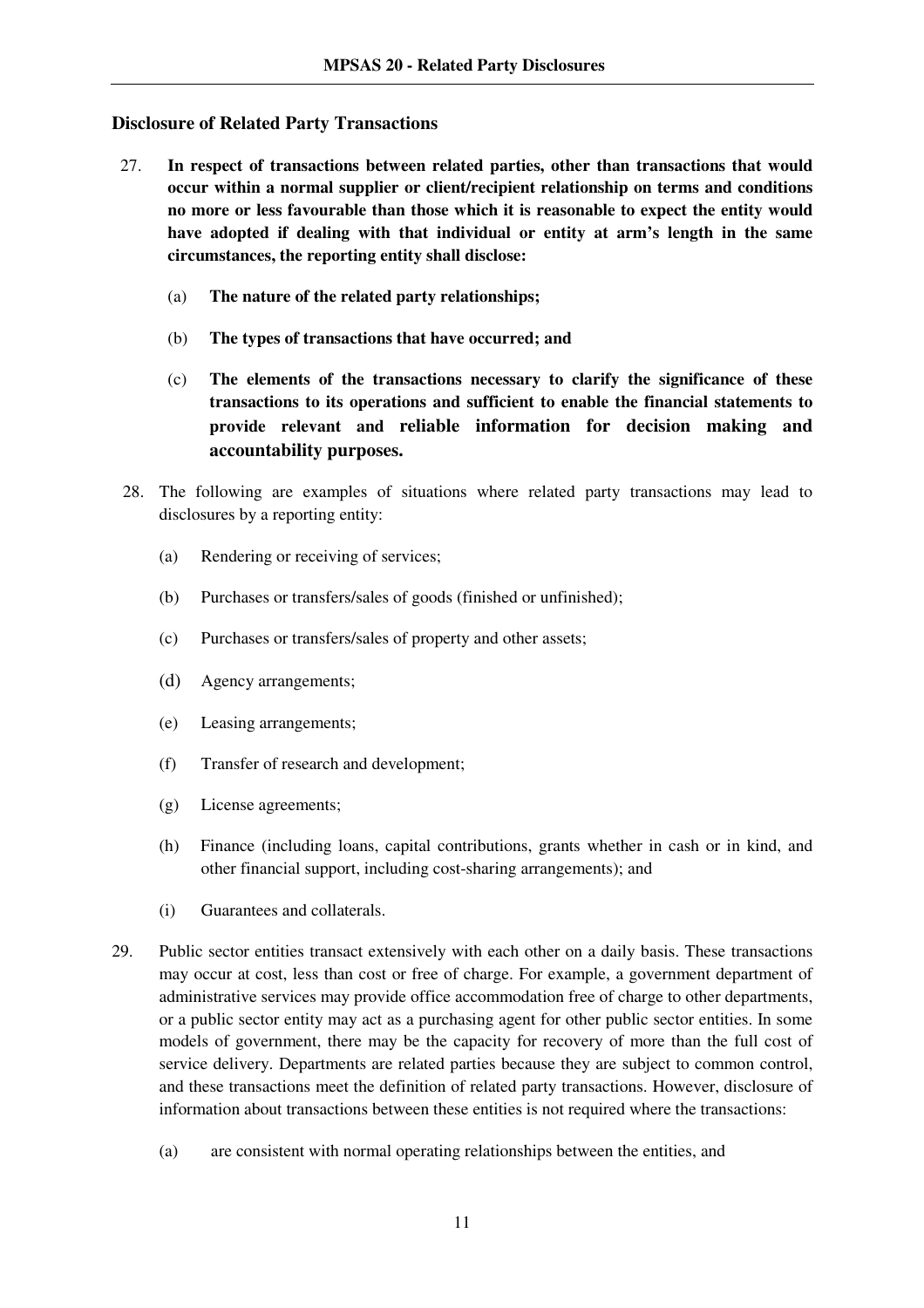(b) are undertaken on terms and conditions that are normal for such transactions in these circumstances.

The exclusion of these related party transactions from the disclosure requirements of paragraph 27 reflects that public sector entities operate together to achieve common objectives, and acknowledges that different mechanisms may be adopted for the delivery of services by public sector entities in different jurisdictions. This Standard requires disclosures of related party transactions only when those transactions occur other than in accordance with the operating parameters established in that jurisdiction.

- 30. The information about related party transactions that would need to be disclosed to meet the objectives of general purpose financial reporting would normally include:
	- (a) A description of the nature of the relationship with related parties involved in these transactions, for example, whether the relationship was one of a controlling entity, a controlled entity, an entity under common control, or key management personnel;
	- (b) A description of the related party transactions within each broad class of transaction and an indication of the volume of the classes, either as a specific monetary amount or as a proportion of that class of transactions and/or balances;
	- (c) A summary of the broad terms and conditions of transactions with related parties, including disclosure of how these terms and conditions differ from those normally associated with similar transactions with unrelated parties; and
	- (d) Amounts or appropriate proportions of outstanding items.
- 31. Paragraph 34 of this Standard requires additional disclosures to be made about certain transactions between an entity and key management personnel and/or the close members of the family of key management personnel.

#### 32. **Items of a similar nature may be disclosed in aggregate, except when separate disclosure is necessary to provide relevant and reliable information for decision-making and accountability purposes.**

33. Disclosure of related party transactions between members of an economic entity is unnecessary in consolidated financial statements, because consolidated financial statements present information about the controlling entity and controlled entities as a single reporting entity. Related party transactions that occur between entities within an economic entity are eliminated on consolidation in accordance with MPSAS 6. Transactions with associated entities accounted for under the equity method are not eliminated, and therefore require separate disclosure as related party transactions.

#### **Disclosure - Key Management Personnel**

- 34. **An entity shall disclose:** 
	- (a) **The aggregate remuneration of key management personnel and the number of individuals, determined on a full-time equivalent basis, receiving remuneration within this category, showing separately major classes of key management**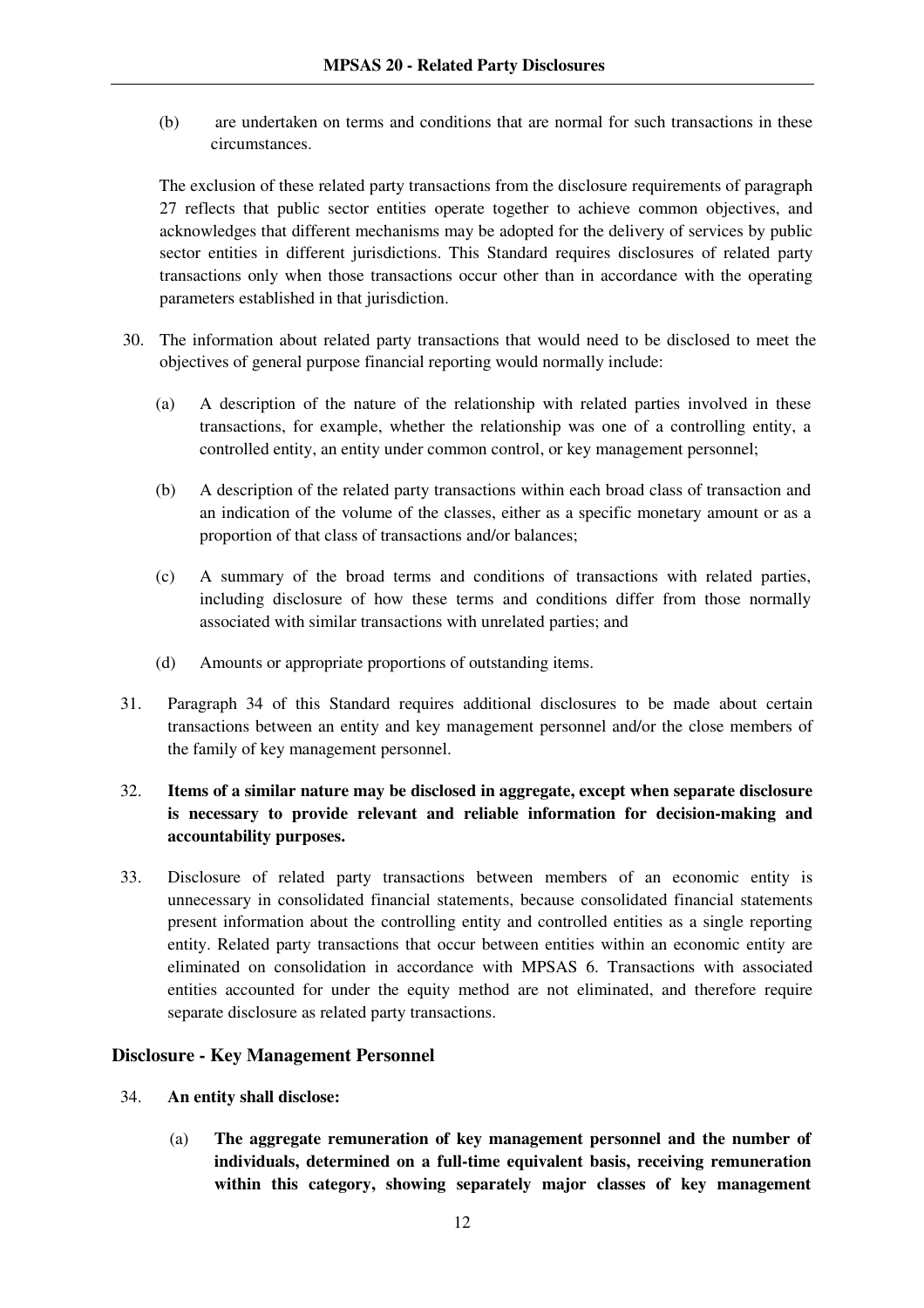**personnel and including a description of each class;** 

- (b) **The total amount of all other remuneration and compensation provided to key management personnel, and close members of the family of key management personnel, by the reporting entity during the reporting period, showing separately the aggregate amounts provided to:**
	- (i) **Key management personnel; and**
	- (ii) **Close members of the family of key management personnel; and**
- (c) **In respect of loans that are not widely available to persons who are not key management personnel and loans whose availability is not widely known by members of the public, for each individual member of key management personnel and each close member of the family of key management personnel:** 
	- (i) **The amount of loans advanced during the period and terms and conditions thereof;**
	- (ii) **The amount of loans repaid during the period;**
	- (iii) **The amount of the closing balance of all loans and receivables; and**
	- (iv) **Where the individual is not a director or member of the governing body or senior management group of the entity, the relationship of the individual to such body or group.**
- 35. Paragraph 27 of this Standard requires the disclosure of related party transactions that have occurred other than on an arm's length basis consistent with the operating conditions established for the entity. This Standard also requires the disclosure of information about certain transactions with key management personnel identified in paragraph 34, whether or not they have occurred on an arm's length basis consistent with the operating conditions that apply in respect of the entity.
- 36. Persons who are key management personnel may be employed on a full- or part-time basis. The number of individuals disclosed as receiving remuneration in accordance with paragraph 34(a) needs to be estimated on a full-time equivalent basis. Entities will make separate disclosures about the major classes of key management personnel that they have. For example, where an entity has a governing body that is separate from its senior management group, disclosures about remuneration of the two groups will be made separately. Where an individual is a member of both the governing body and the senior management group, that individual will be included in only one of those groups for the purposes of this Standard. The categories of key management personnel identified in the definition of key management personnel provide a guide to identifying classes of key management personnel.
- 37. Remuneration of key management personnel can include a variety of direct and indirect benefits. Where the cost of these benefits is determinable, that cost will be included in the aggregate remuneration disclosed. Where the cost of these benefits is not determinable, a best estimate of the cost to the reporting entity or entities will be made and included in the aggregate remuneration disclosed.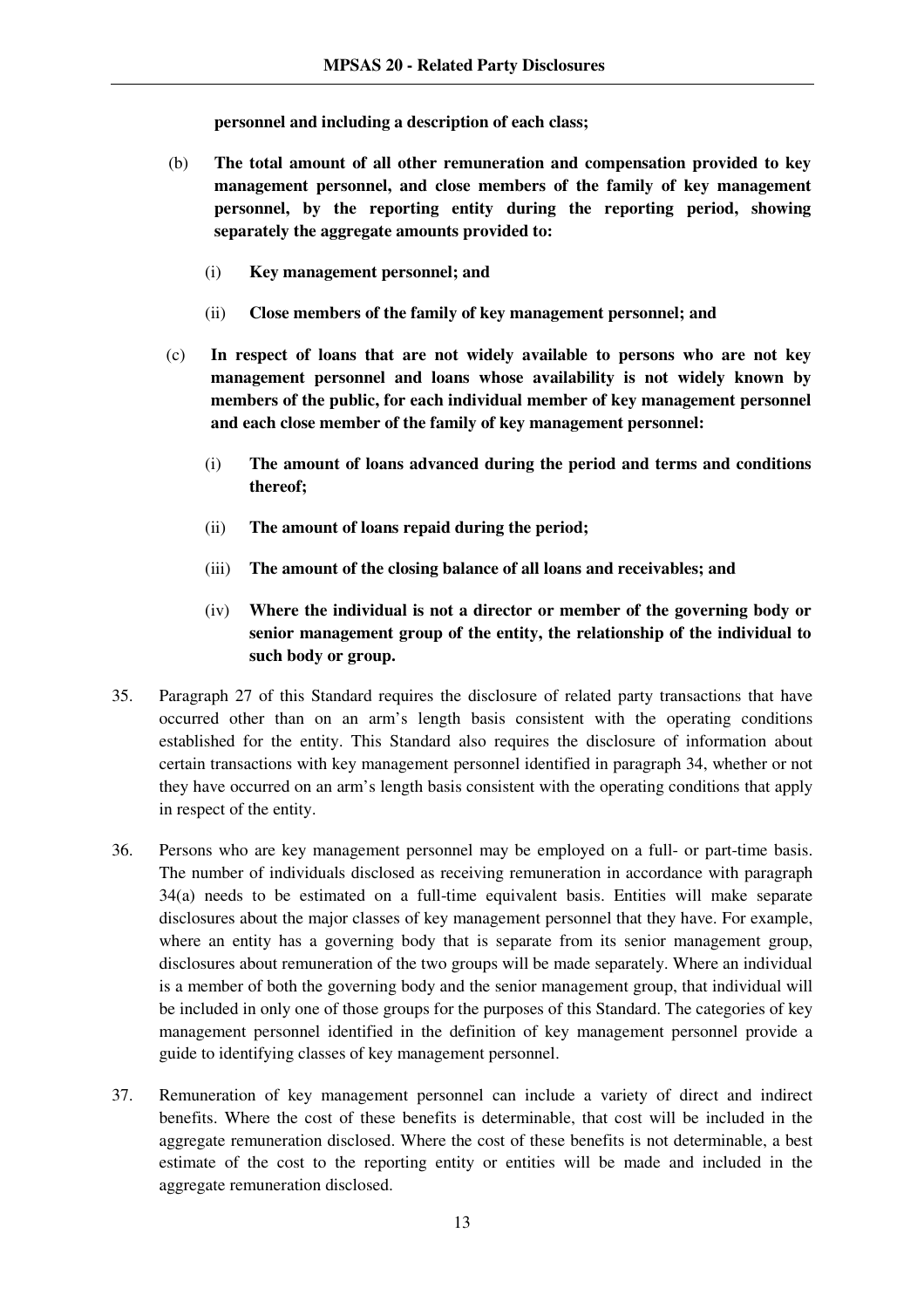- 38. Requirements on the measurement of employee benefits are found in MPSAS 25, *Employee Benefits*. When non-monetary remuneration that is able to be reliably measured has been included in the aggregate amount of remuneration of key management personnel disclosed for the period, disclosure would also be made in the notes to the financial statements of the basis of measurement of the non-monetary remuneration.
- 39. This Standard requires the disclosure of certain information about the terms and conditions of loans made to key management personnel and close members of the family of key management personnel, where these loans:
	- (a) Are not widely available to persons outside the key management group; and
	- (b) May be widely available outside the key management group, but whose availability is not widely known to members of the public.

The disclosure of this information is required for accountability purposes. The exercise of judgment may be necessary in determining which loans should be disclosed to satisfy the requirements of this Standard. That judgment should be exercised after consideration of the relevant facts, and in a manner consistent with the achievement of the objectives of financial reporting.

- 40. Paragraph 34(a) of this Standard requires disclosure of the aggregate remuneration of key management personnel. Key management personnel include directors or members of the governing body and members of the senior management group of the entity. Directors or members of the governing body of the entity may also receive remuneration or compensation from the entity for services provided in a capacity other than as director or member of the governing body of the entity, or (b) as an employee of the entity. Paragraph 34(b)(i) of this Standard requires the disclosure of the total amount of this other remuneration or compensation.
- 41. Close members of the family of key management personnel may influence, or be influenced by, key management personnel in their transactions with the reporting entity. Paragraph 34(b)(ii) of this Standard requires the disclosure of the total remuneration and compensation provided during the period to close members of the family of key management personnel.

# **Effective Date**

- 42. **An entity shall apply this Standard for annual financial statements covering periods beginning on or after January 1, 2017. Earlier application is encouraged. If an entity applies this Standard for a period beginning before January 1, 2017, it shall disclose that fact.**
- 43. When an entity adopts the accrual basis of accounting as defined by MPSASs for financial reporting purposes subsequent to this effective date, this Standard applies to the entity's annual financial statements covering periods beginning on or after the date of adoption.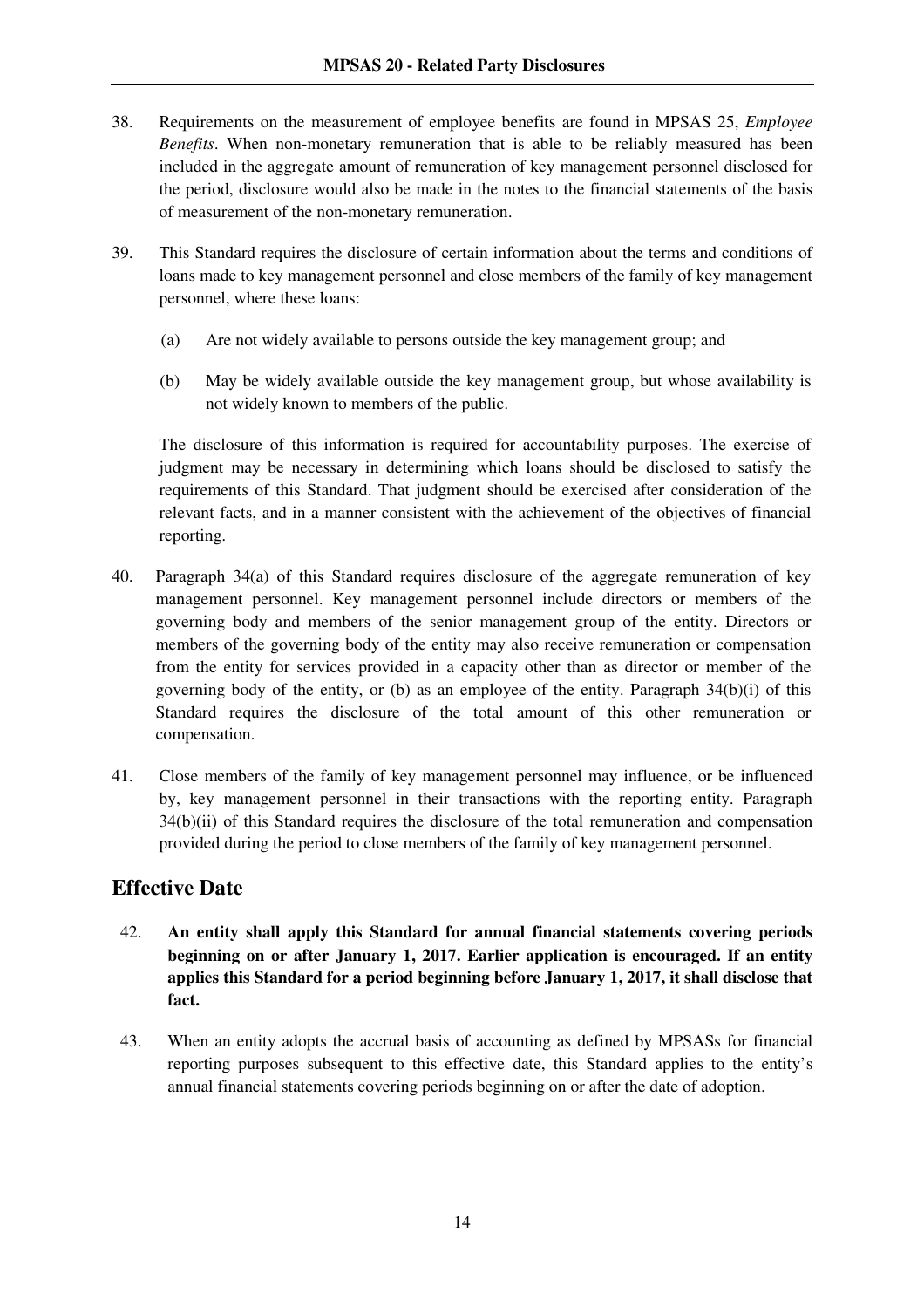# **Implementation Guidance**

*This guidance accompanies, but is not part of, MPSAS 20.*

#### **Disclosure - Government X**

The following disclosures are made in the financial statements of Government X.

*Controlled Entities (Paragraph 25)*

The Government controls the following reporting entities:

Government Departments and Agencies: Education, Welfare, Police, Post, Works and Services, Defence, Justice, Treasury/Finance, Department X, Agency XYZ (identify all departments and agencies).

Government Business Enterprises: Government Electricity Company, Government Telecommunications Agency (identify all GBEs).

(Note: MPSAS 6, *Consolidated and Separate Financial Statements*, requires that certain disclosures be made about significant controlled entities.)

#### *Related Party Transactions (Paragraph 27)*

A member of Cabinet was provided with a house, rent free, in the national Capital City. Houses similar to that provided to the Minister rent for approximately Z currency units per annum. The provision of accommodation is not part of the remuneration package of the Minister, and the Government does not generally provide free accommodation to ministers. However, in this case it was necessary to provide a residence for the Minister in the Capital City.

The partner of another member of Cabinet was provided with a motor vehicle, rent free. Cars similar to that provided normally rent for K currency units per annum. The government does not generally provide motor vehicles, rent free, to the domestic partners of ministers.

*Key Management Personnel (Paragraph 34)*

#### **Remuneration (Paragraph 34(a))**

The key management personnel (as defined by MPSAS 20, *Related Party Disclosures*) are the members of Cabinet, who together constitute the governing body of Government X. The aggregate remuneration of members of the Cabinet and the number of individuals determined on a full-time equivalent basis receiving remuneration from Government X are:

Aggregate remuneration X million.

Number of persons. Y persons.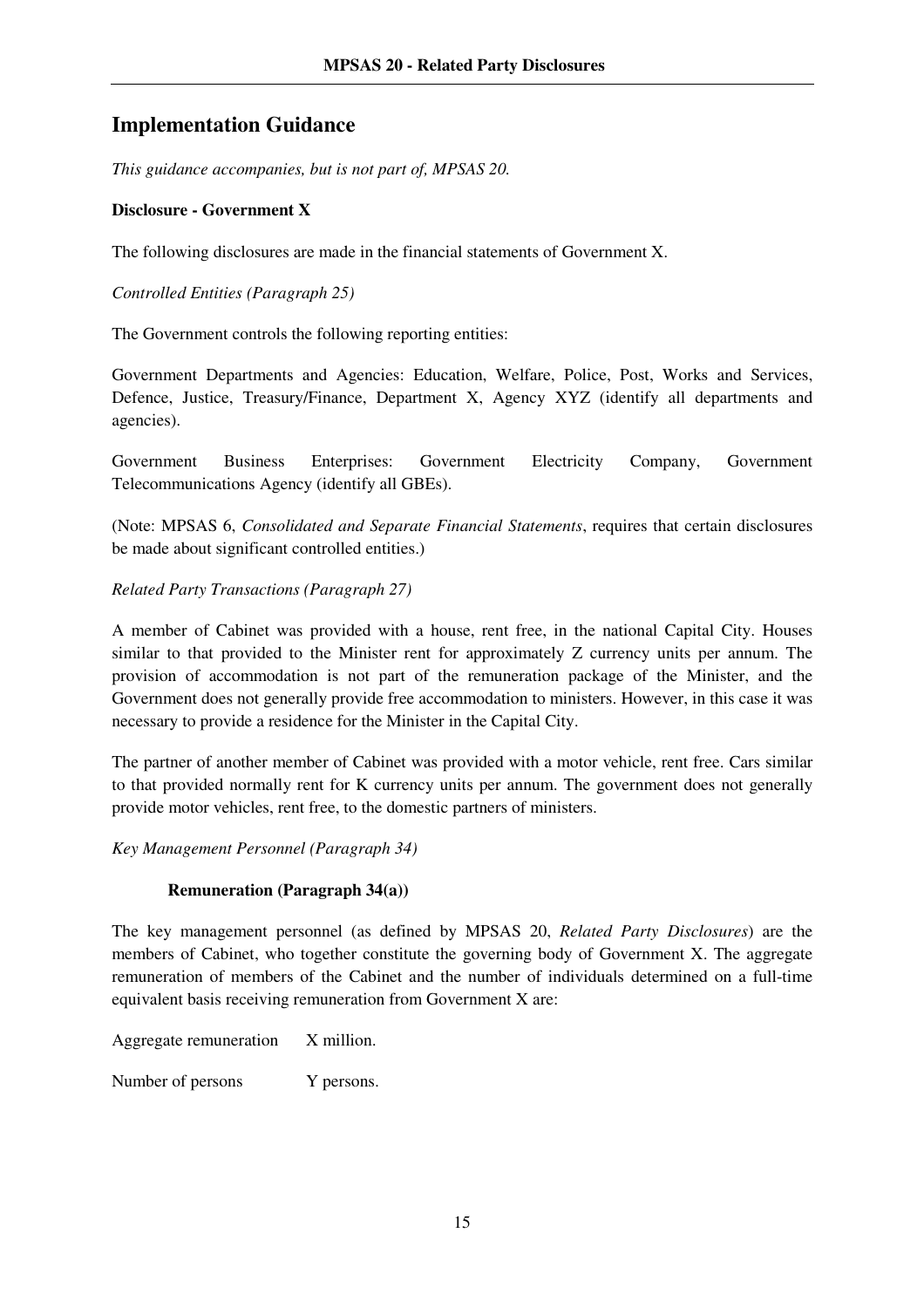#### **Loans That are not Widely Available (and/or Widely Known) to Persons Outside the Key Management Group (paragraph 34(c))**

Amounts of such loans advanced and repaid during the period, and the balances outstanding at the end of the period, are outlined below:

| Individual        | Advanced | <b>Repaid</b> | <b>Balance</b> |
|-------------------|----------|---------------|----------------|
| The Honorable ABC |          | K             |                |
| Ms. VSL           | M        | N             |                |
| The Honorable D   | 0        | R             | 7              |
| The Honorable E   | S        | т             |                |

#### **Terms and Conditions**

The Honorable ABC, Minister of Transport, received a loan at  $X\%$  per annum, which is  $Y\%$  below the market rate. The term of the loan is for Z years.

Ms. VSL, partner of the Minister of Health, received a government loan. The loan is for N years at X% per annum, the current government borrowing rate.

The salary packages of Cabinet Ministers the Honorable D and E allow them to take out a government loan for up to A years at Y% per annum to purchase a car.

#### **Other Remuneration and Compensation Provided to Key Management Personnel and their Close Family Members (paragraph 34(b))**

During the reporting period, total compensation of X amount (currency units) was provided to members of the Cabinet for consulting services provided to particular government agencies.

During the reporting period, the government provided total remuneration and compensation of Y amount (currency units) to close family members of key management personnel. This amount consists of the remuneration of government employees who are close members of the family of members of the Cabinet.

#### **Disclosure**―**Government Agency XYZ**

These disclosures are made in the financial statements of Government Agency XYZ, which is a separate reporting entity.

#### *Controlled Entities (Paragraph 25)*

The Agency is controlled by Department X. Department X is controlled by Government X.

The Agency controls the Administration Services Unit, which is a government business enterprise (GBE).

(Note: MPSAS 6, *Consolidated and Separate Financial Statements*, requires that certain disclosures be made about significant controlled entities.)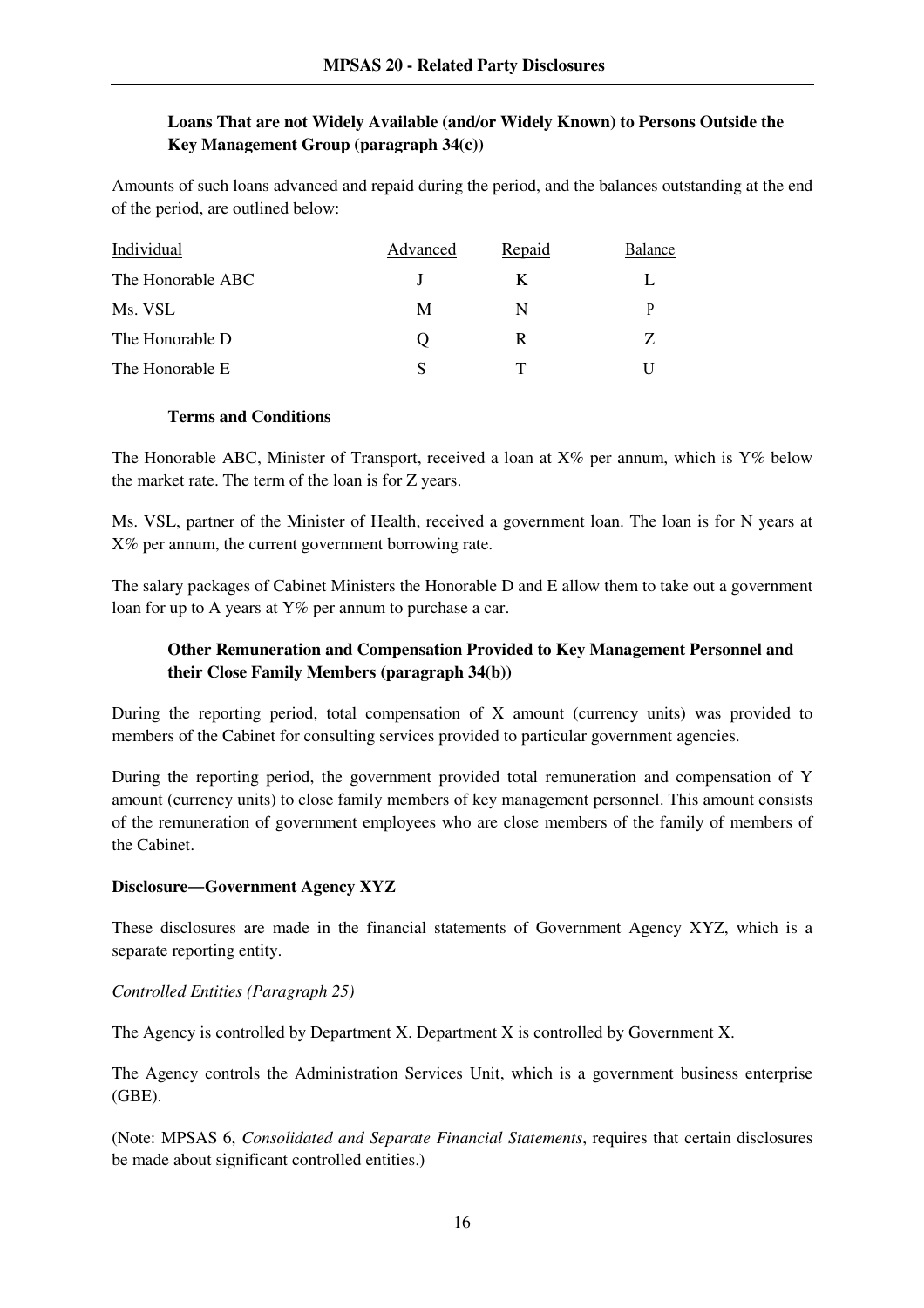*Related Party Transactions (Paragraph 27)*

The Agency provided a house, rent free, to the Minister. Houses similar to that provided to the Minister rent for approximately Z currency units per annum. The house is not part of the remuneration package of the Minister and, as a matter of operating procedure, government agencies do not provide residential accommodation to ministers. However, Government X advised that the house should be provided on this occasion.

*Key Management Personnel (Paragraph 34)*

#### **Remuneration (Paragraph 34(a))**

The key management personnel (as defined by MPSAS 20) of Agency XYZ are the Minister, the members of the governing body, and the members of the senior management group. The governing body consists of members appointed by Government X; the chief executive officer and the chief financial officer attend meetings of the governing body but are not members of the governing body. The Minister is not remunerated by Agency XYZ. The aggregate remuneration of members of the governing body and the number of members determined on a full-time equivalent basis receiving remuneration within this category, are:

| Aggregate remuneration | AX million. |
|------------------------|-------------|
|                        |             |

Number of persons AY persons.

The senior management group consists of the Agency's chief executive officer, the chief financial officer, and the AZ heads of division. The aggregate remuneration of members of the senior management group and the number of managers determined on a full-time equivalent basis receiving remuneration within this category are:

| Aggregate remuneration | AP million. |
|------------------------|-------------|
| Number of persons      | AQ persons. |

Two division heads are on secondment from Department X, and are remunerated by Department X.

#### **Loans That are not Widely Available (and/or Widely Known) to Persons Outside the Key Management Group (paragraph 34(c))**

Amounts advanced and repaid during the period and balance outstanding at the end of the period:

| Individual   | Advanced | <b>Repaid</b> | Balance |
|--------------|----------|---------------|---------|
| The Minister |          |               |         |
| Mr. G        | М        | N             |         |
| Ms. H        |          |               |         |

#### **Terms and Conditions**

The Minister received a loan of J currency units, at  $X\%$  per annum, which is  $Y\%$  below the market rate. The term of the loan is for Z years.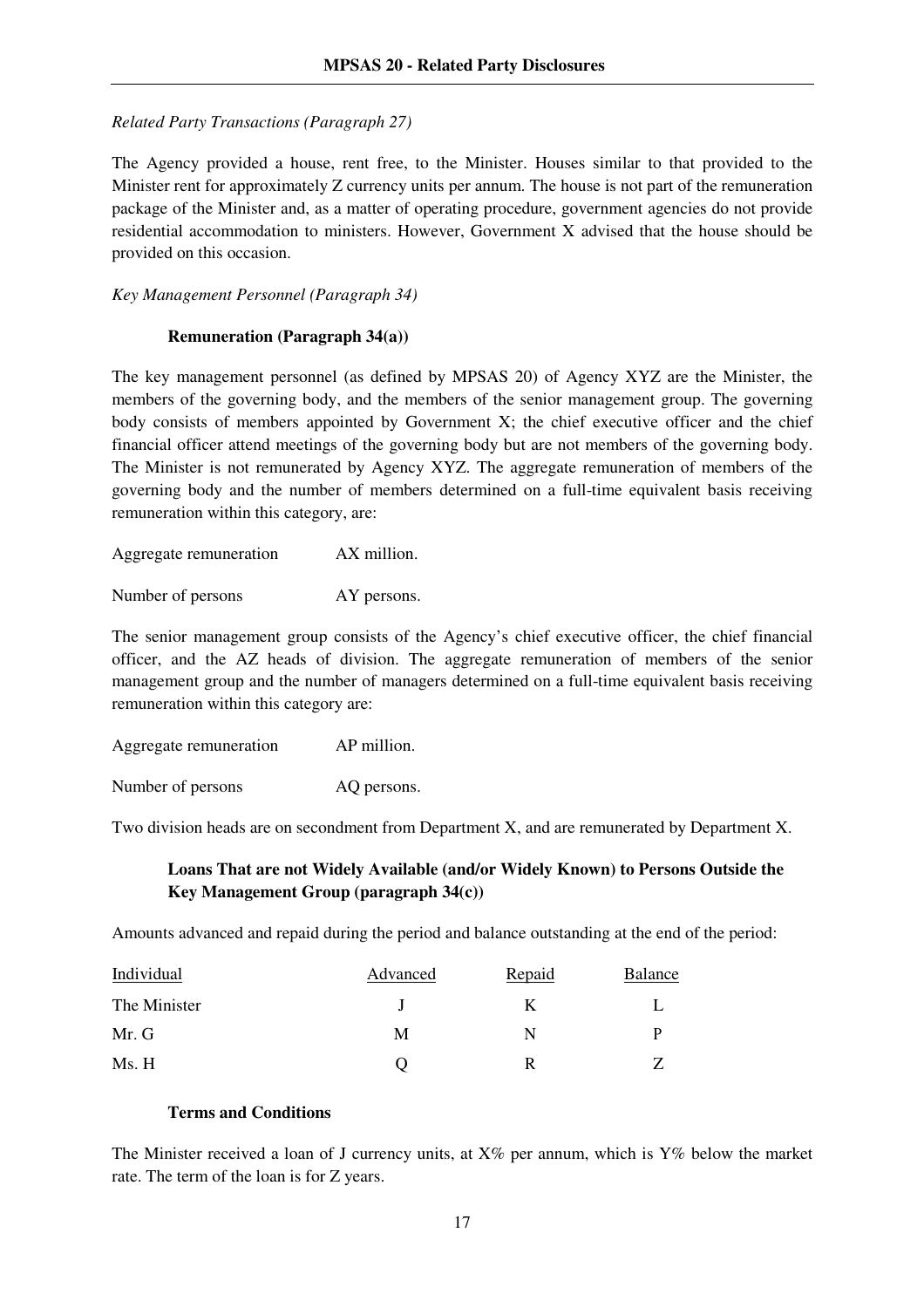The salary package of senior staff members, Mr. G and Ms. H, allows them to take out a government loan for up to N years at Y% per annum to purchase a car.

#### **Remuneration and Compensation Provided to Close Family Members of Key Management Personnel (paragraph 34(b))**

During the reporting period, total remuneration and compensation of F amount (currency units) was provided by the Agency to employees who are close family members of key management personnel.